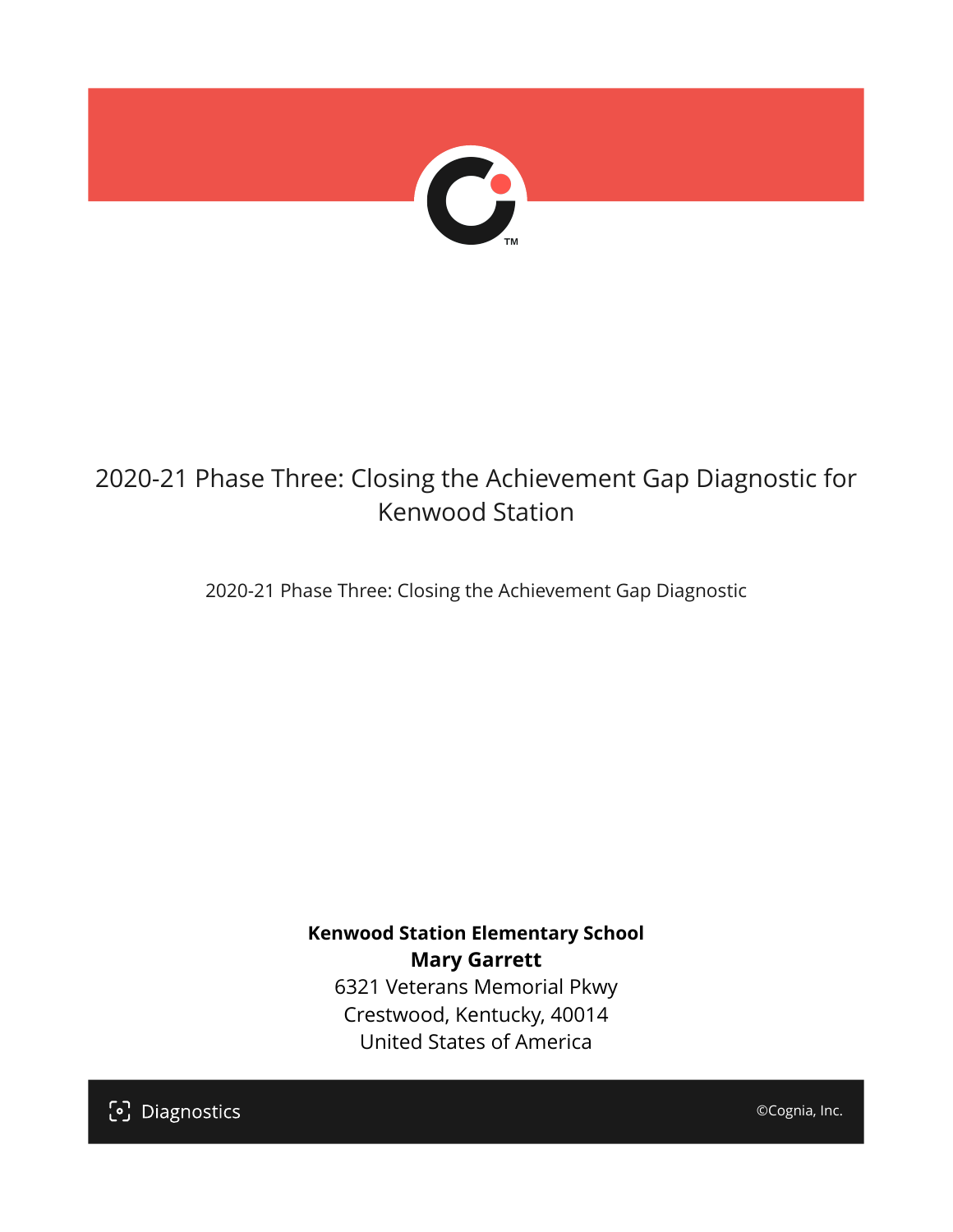#### **Table of Contents**

| 2020-21 Phase Three: Closing the Achievement Gap Diagnostic |  |
|-------------------------------------------------------------|--|
| I. Achievement Gap Group Identification                     |  |
| II. Achievement Gap Analysis                                |  |
| III. Planning the Work                                      |  |
| <b>Attachment Summary</b>                                   |  |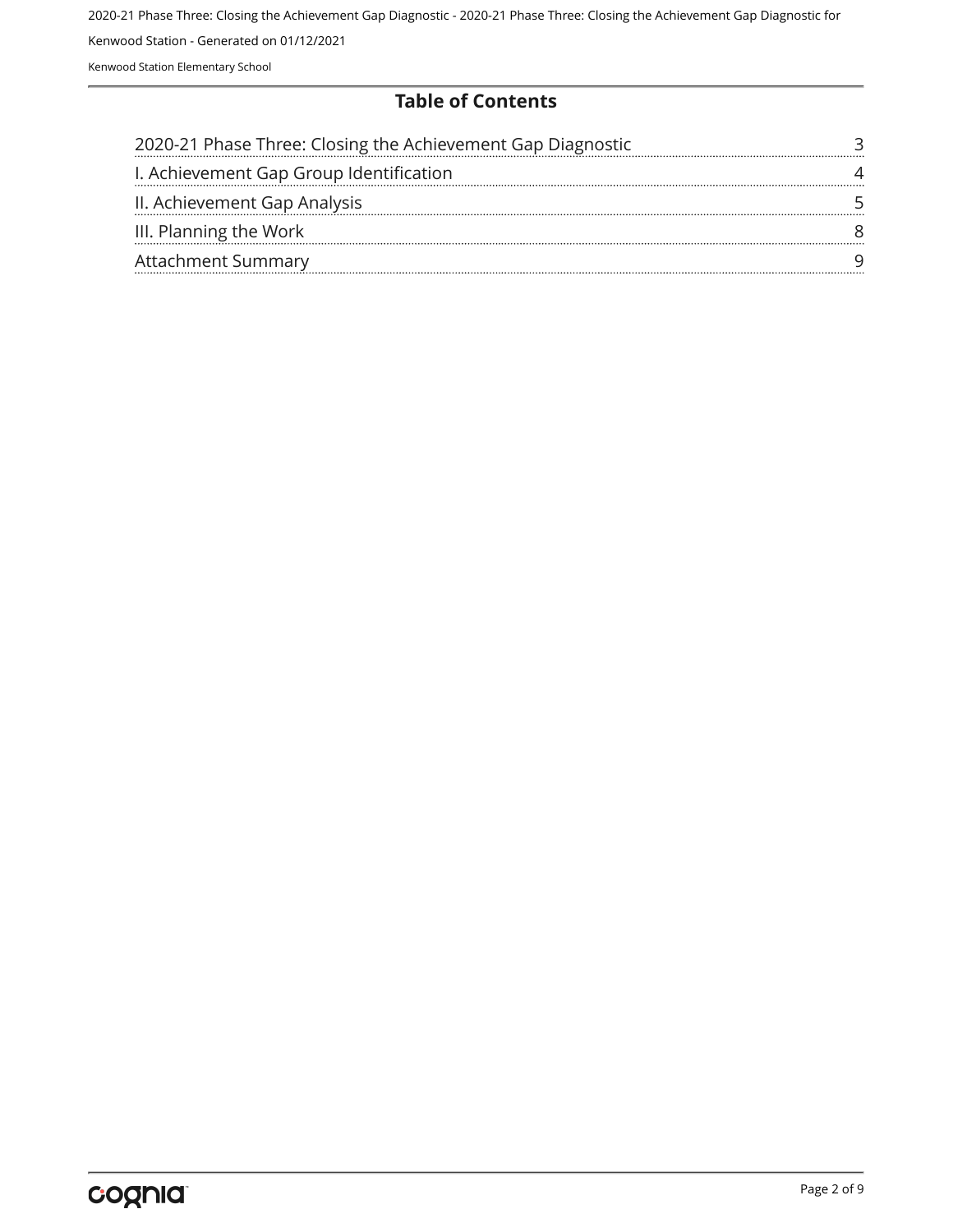#### <span id="page-2-0"></span>**2020-21 Phase Three: Closing the Achievement Gap Diagnostic**

The **Closing the Achievement Gap Report** is required by KRS 158.649, which requires the school-based decision making council, or the principal if no council exists to set the school's targets for eliminating any achievement gap. The targets should be established with input from parents, faculty, and staff and submitted to the superintendent for consideration and the local board of education for adoption.

In addition to being a legal mandate, the Closing the Achievement Gap Report is also a vital component of the continuous improvement process. The report is designed to underscore a school's trend data (i.e. two-year window) relating to its individual gap groups. Upon completion of the **Closing the Achievement Gap Report**, schools will have already engaged in a significant piece of school improvement work by intentionally focusing on the gaps that exist among its underserved student populations.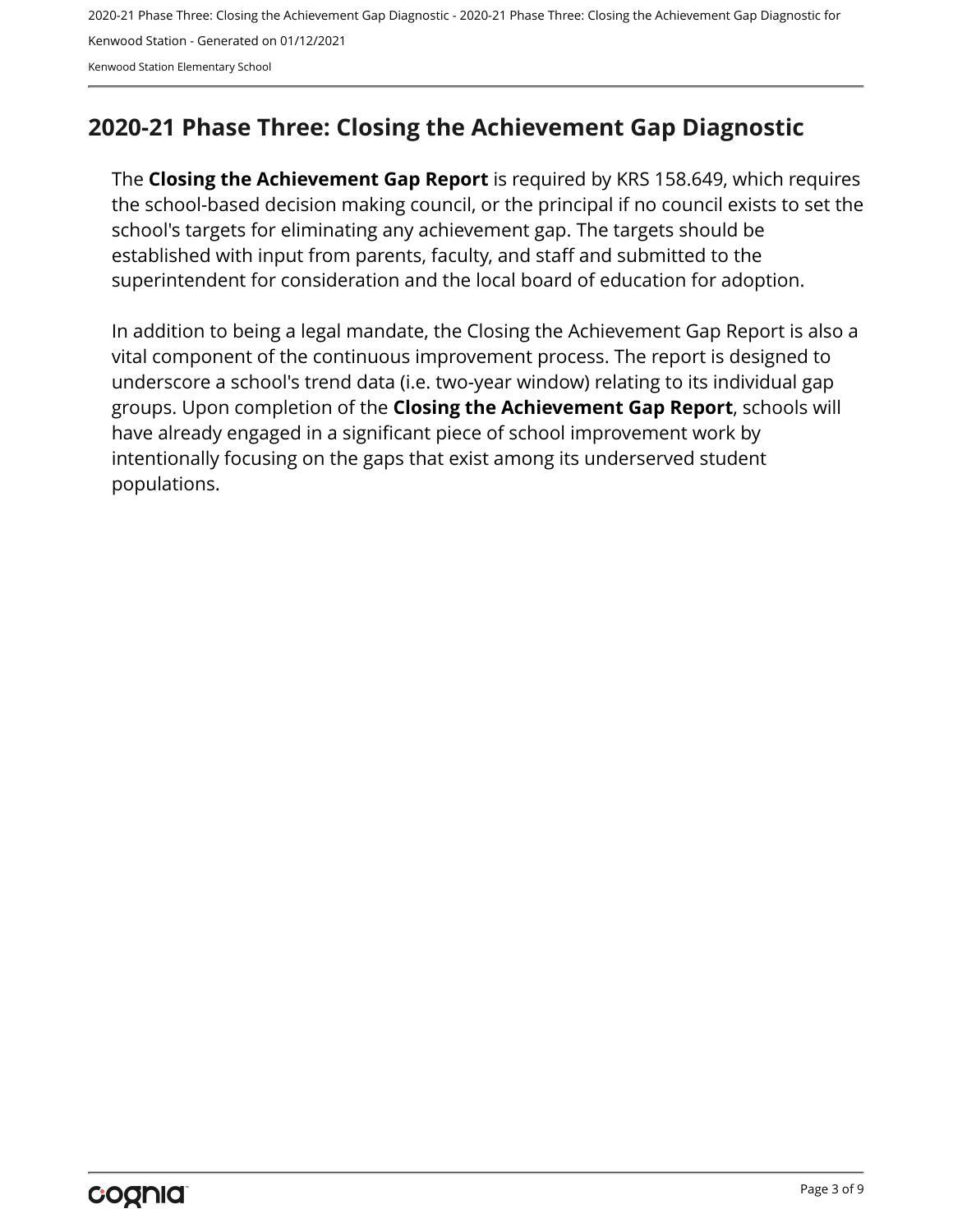2020-21 Phase Three: Closing the Achievement Gap Diagnostic - 2020-21 Phase Three: Closing the Achievement Gap Diagnostic for

Kenwood Station - Generated on 01/12/2021

Kenwood Station Elementary School

# <span id="page-3-0"></span>**I. Achievement Gap Group Identification**

Schools should use a variety of measures and analysis to conduct its annual Closing the Achievement Gap Report pursuant to KRS 158.649.

. Complete the [Achievement Gap Group spreadsheet a](https://drive.google.com/file/d/0B7A6n8V1dmUOWFNKY2dSTTFibjA/view?usp=sharing)nd attach it.

attached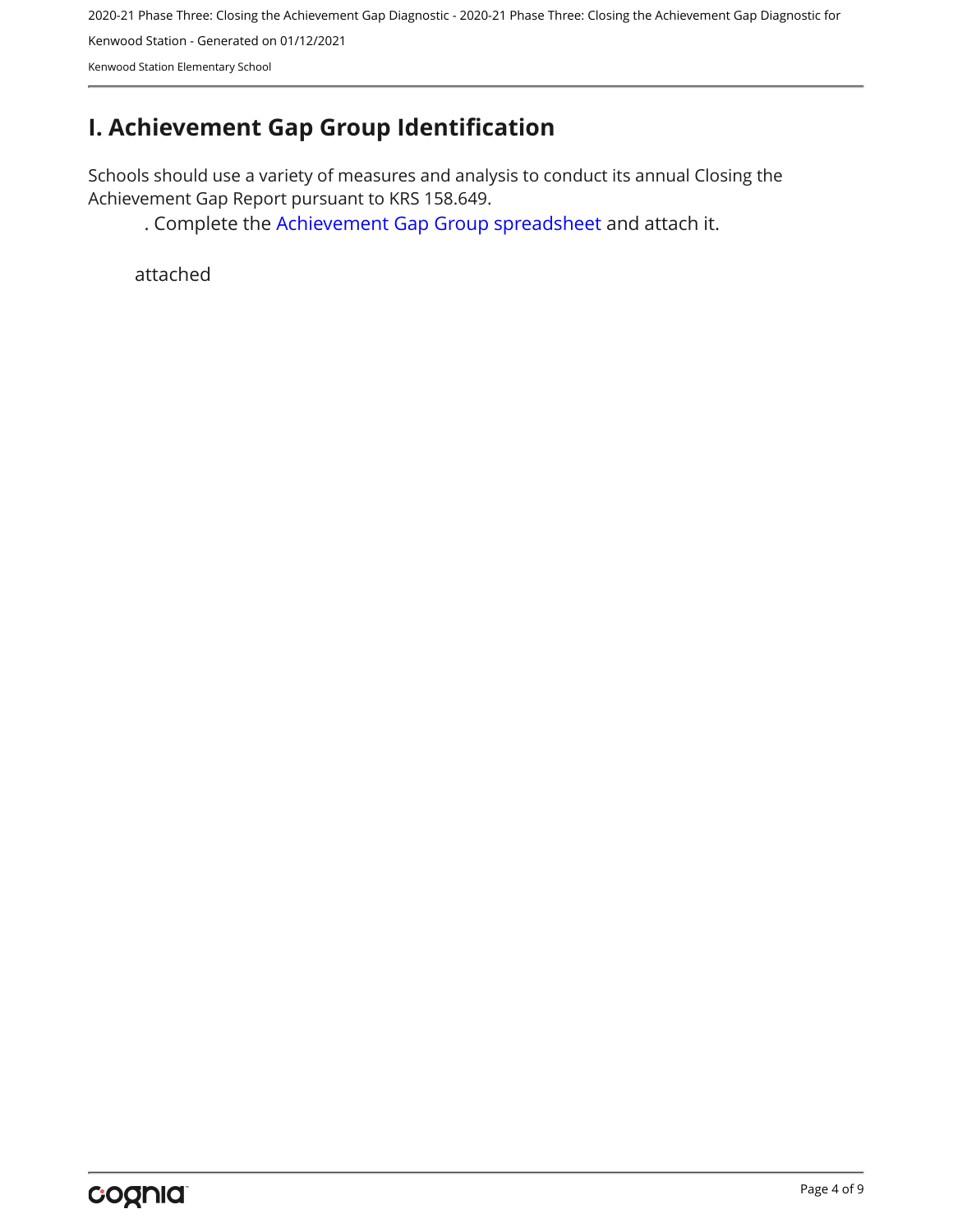## <span id="page-4-0"></span>**II. Achievement Gap Analysis**

A. Describe the school's climate and culture as they relate to its achievement gap population.

Kenwood Station Elementary resides in a rather affluent area of Oldham County. Therefore, our free/reduced lunch population remains rather small - around 11% school-wide in 2019-2020. As for the special education population, we typically have around 8-10% of students identified with learning, behavior, or speech related disabilities. The slight majority of those students are speech only students. However, Kenwood Station does house two special classes (autism and functional academic).

B. Which achievement gaps has the school successfully **closed**? Use specific data from the previous two academic years when analyzing trends.

Reading achievement is strong among sub populations in the last two school years. There is no deficit among GAP students versus non-gap. The mean score for Reading MAP in each grade is met or exceeded by each sub-population on 2020 MAP data, in some cases by nearly 40 points. The writing achievement gap has closed in the last two school years. Starting back in 16-17, there was a 29 point difference in the % proficient/distinguished GAP students versus non-gap. It was the same in 17-18, approximately 29 point difference. In the 18-19 school year, there was an increase in achievement by 17% in the GAP group, closing the gap to only 3% difference between the GAP and non-gap population.

C. Based upon the analysis of the school's achievement gap data, identify the gap groups and content areas where the school has **shown improvement**. Use specific data from the previous two academic years when analyzing trends.

There has been improvement in the area of poverty and reading. 18-19 KPREP data shows only 52% P/D. Although there is no KPREP data for the current year, MAP data shows only 26% of students in poverty scoring below the 40th percentile in achievement. The Social studies achievement gap has shown improvement. In 17-18, there was a 54.1 point difference in the % of P/D scores. In 2018-2019, there was only a 24-point difference. The reading achievement gap for poverty has shown improvement. In 17-18, there was a 31.2 point difference in the % of P/D scores. In 2018-2019, there was only a 20-point difference. The math achievement gap for poverty has shown improvement. In 17-18, there was a 24.7 point difference in the % of P/D scores. In 2018-2019, there was only a 15.5 point difference.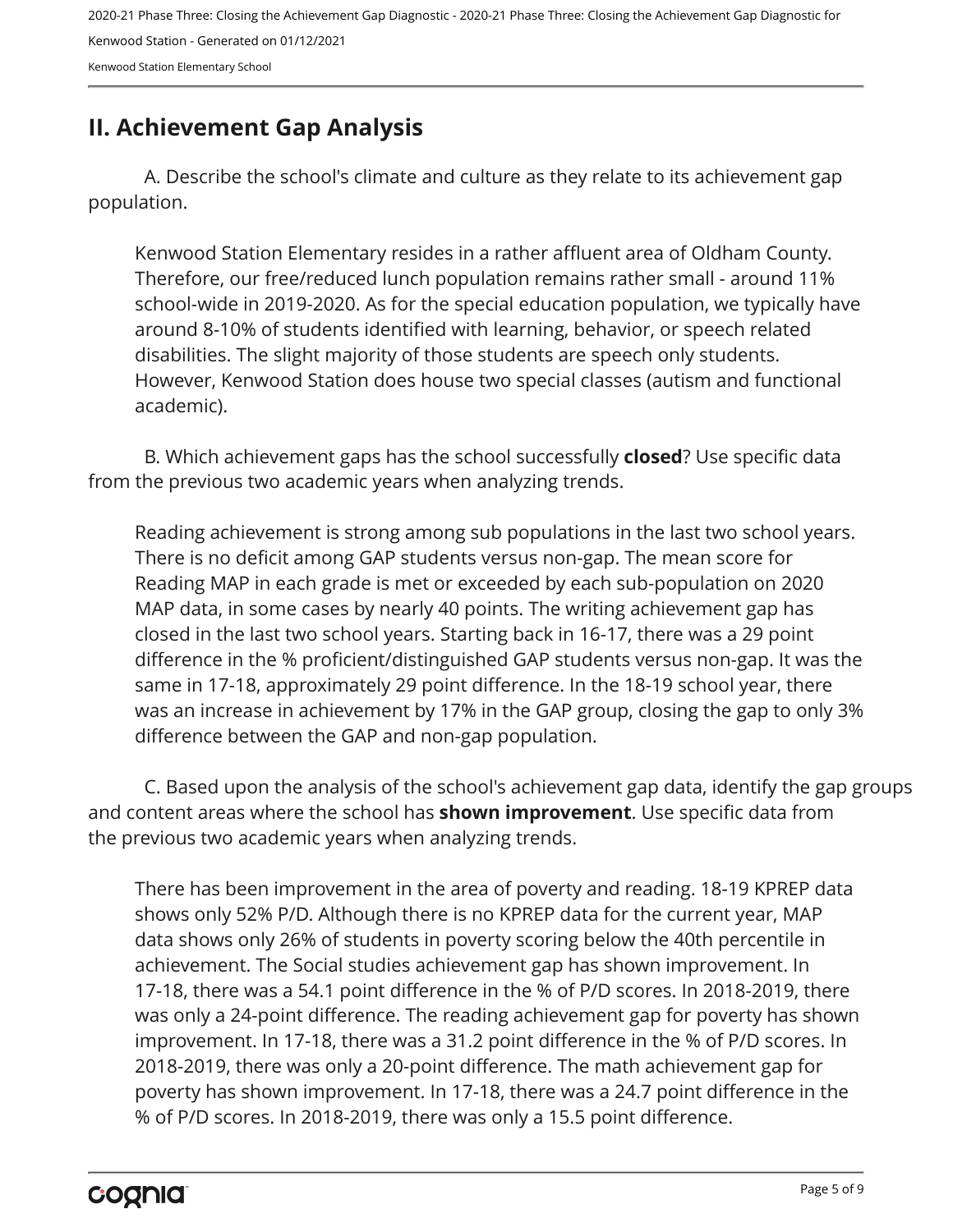D. Based upon the analysis of the gap data, identify the gap groups and content areas where the school has **lacked progression or regressed**. Use specific data from the previous two academic years when analyzing trends.

In the area of math, MAP Fall 2020 scores show two sub-populations that have lacked progression to meet grade-level norms. This is the poverty subgroup in 3rd grade with a mean score of 186.5 (norm = 188) and the African American subgroup with a mean score of 195.5 (norm = 200). The reading gap for disability has lacked progression. In 17-18, there was a 27.8 point difference in the % of P/D scores. In 2018-2019, there was a 28.8-point difference. The math gap for disability has lacked progression. In 17-18, there was a 24.2 point difference in the % of P/D scores. In 2018-2019, there was a 30.1 point difference.

E. Describe the processes, practices and/or conditions that have prevented the school from closing existing and persistent achievement gaps.

As a staff our main focus of PD was reading. Math PD was offered as optional and some teachers chose to attend. We'd like to make this math PD more universal and increase best practice instructional knowledge throughout the building.

F. Describe the process used to involve teachers, leaders, and other stakeholders in the continuous improvement and planning process as it relates to closing the achievement gap. List the names and roles of strategic partners involved.

SBDM Council - Katie Garrett, Abby Gerst, Emilee Shryock, Alisa Clay, Brittany Hughes, Ben Murphy, Ashley Payne, Sara Fowler District level administrators - Michele Horn, Niki Whitaker District Special Education Support- Jennifer Bryant, Lydia Baki Administrators and Counselors -Katie Garrett, Heidi Bramlage-Schomburg, Paula Moore As a collective group, we have the best interest of all students at heart. We meet often (weekly for some groups, monthly for others) and have already discussed changes that can be made to support increased achievement for our sub-groups.

G. Describe in detail the school's professional development plan related to its achievement gaps.

*(Note: School-based decision making councils, or principals in schools where no council exists, are required by KRS 158.649(8) to submit revisions to the school improvement plan describing the use of professional development funds to reduce achievement gaps for review and approval by the superintendent. Superintendents shall report, pursuant to KRS 158.649(9), to*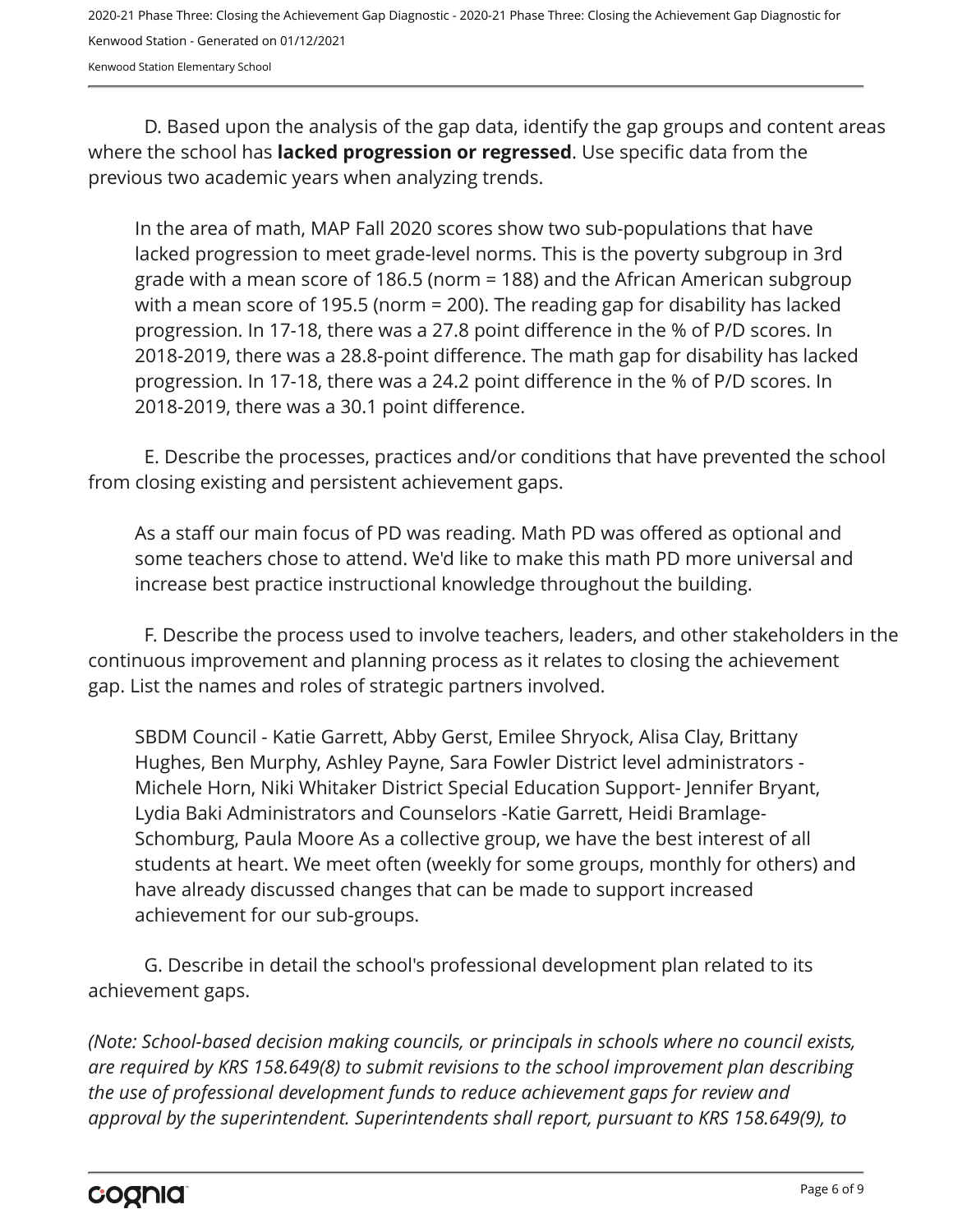2020-21 Phase Three: Closing the Achievement Gap Diagnostic - 2020-21 Phase Three: Closing the Achievement Gap Diagnostic for

Kenwood Station - Generated on 01/12/2021

Kenwood Station Elementary School

*the local school board and Commissioner of Education schools failing to meet targets to reduce the gap in student achievement for any student group two years in a row, and improvement plans for those schools will be subject to review and approval by KDE.)* 

Our school will focus on strategies to maximize growth in math with our subpopulations. We are researching and learning the best ways to structure math lessons and small groups to best meet the needs of students. We are going to work with schedules to increase the impact math lessons can have on each student. The principal, Katie Garrett, has also joined a district math analysis cadre (led by Dylan Smith) to analyze math curriculum and make plans to align instruction across all schools. We also held a Data Planning PD session at the start of the year and we feel it made a difference. This is something we will repeat. Teachers were given the time to learn about their students, looking through data folders and seeing the big picture. They were able to make proactive choices to support students before the first day of school. Finally, we have purchased a set of books titled Math in Practice. In the 21-22 school year a vertical group of teachers will analyze this text and teach the modules in a "pilot" setting to learn more about the effect they have on student achievement. Kenwood is delving deeply into tier 1 instructional strategies to address the reading achievement gap. We are focused on deep levels of learning through the use of workshop instruction, conferring, and student metacognition.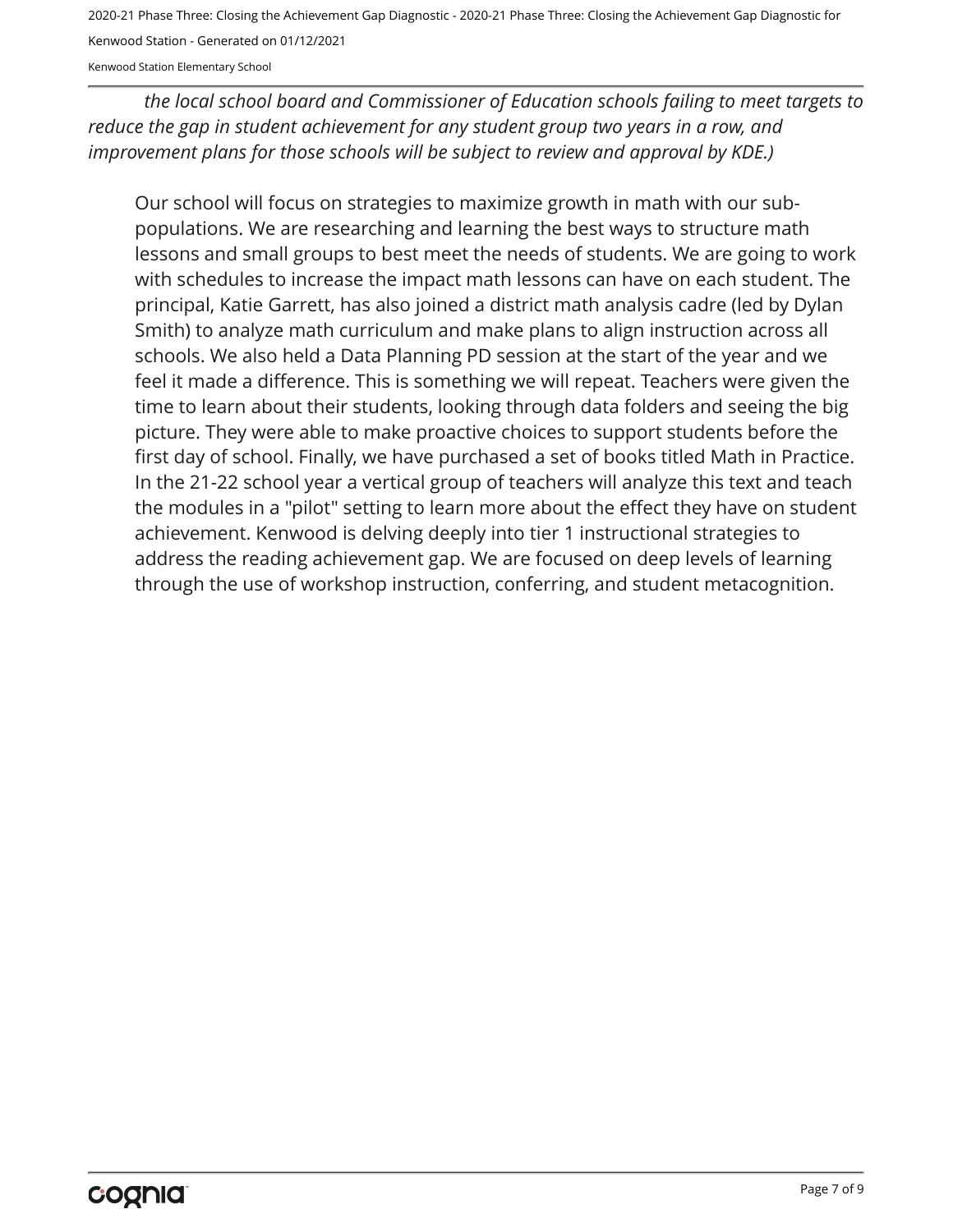## <span id="page-7-0"></span>**III. Planning the Work**

. List all measurable goals for each identified gap population and content area for the current school year. This percentage should be based on trend data identified in Section II and based on data such as universal screeners, classroom data, ACT, and Response to Intervention (RTI). Content areas should never be combined into a single goal (i.e., Combined reading and math should always be separated into two goals – one for reading and one for math – in order to explicitly focus on strategies and activities tailored to the goal).

This year: Close the achievement gap in math by increasing the mean score of students in poverty. By spring of 2020, 100% of students in poverty will score at or above the norm score for their grade level in math. This year: Close the achievement gap in math by increasing the mean score of African American students. By spring of 2020, 100% of African American students will score at or above the norm score for their grade level in math.

Step 1: Download the [Closing the Achievement Gap Summary](https://drive.google.com/file/d/0B6i22i6omk4ySmUtTHZuSVRFazQ/view) spreadsheet.

Step 2: Complete your findings and answers.

Step 3: Upload the Completed Closing the Achievement Gap Plan Summary spreadsheet.

attached

.